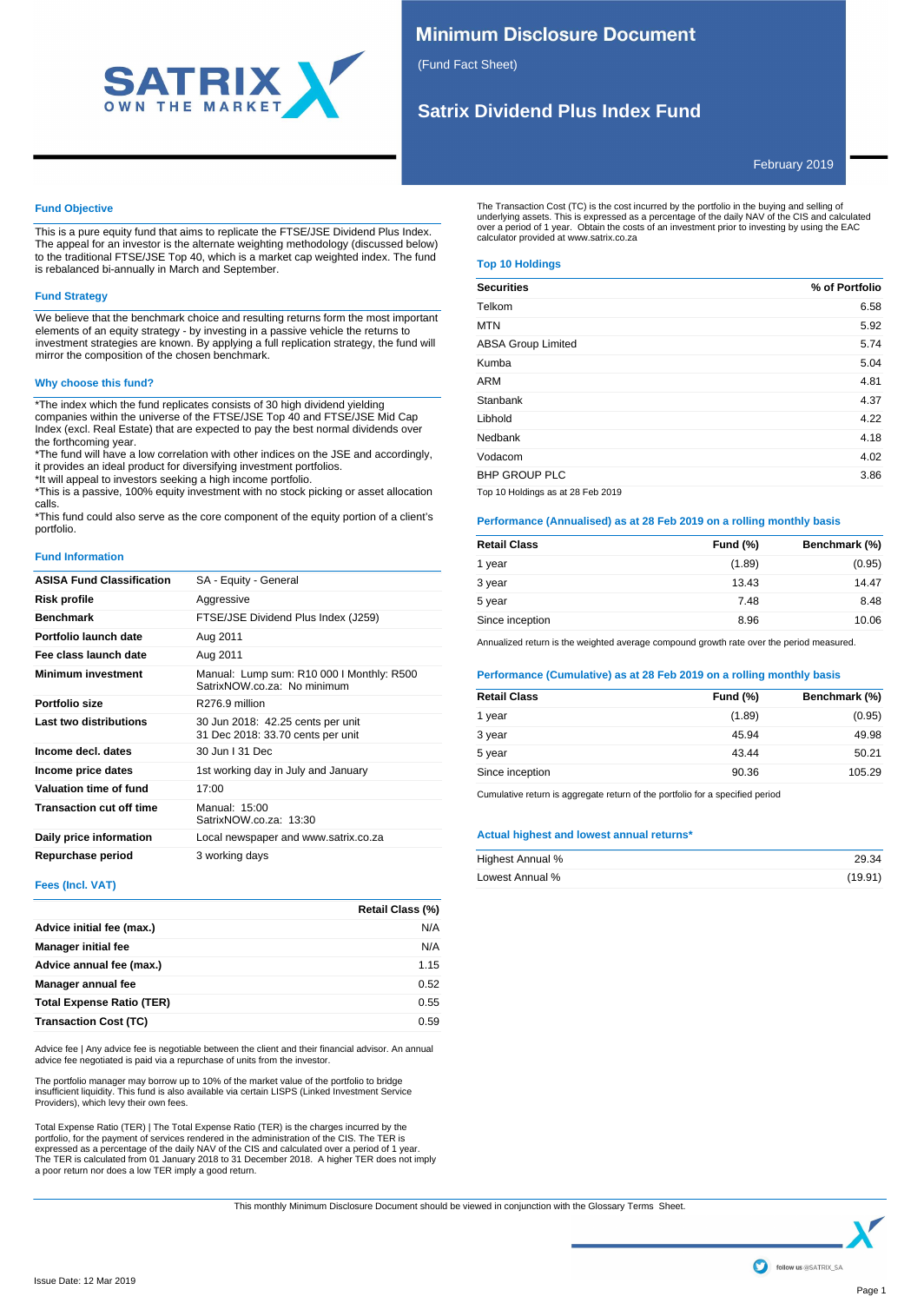

# **Minimum Disclosure Document**

(Fund Fact Sheet)

# **Satrix Dividend Plus Index Fund**

February 2019

# **Asset Allocation**





### **Macro review**

In the US, the Federal Reserve (Fed) raised interest rates in December on continued stability in economic data. The labour market remained extremely strong. However, the central bank grew otherwise more dovish in tone, signalling a more cautious view for the coming months. It has revised down its 'dot plot' (median rate projection), meaning it now expects two rate increases in 2019 instead of three previously, reflecting more cautious economic forecasts. GDP growth forecasts were revised down in 2018 and 2019, with inflation projections also adjusted downwards.

In Europe, data continued to point to slowing momentum in the Eurozone economy. The flash composite purchasing managers' index for December showed business activity slowed to the weakest level in over four years. The index came in at 51.3, down from 52.7 in November. The gilets jaunes (yellow vest) protests in France and ongoing weak demand for new cars were among the factors weighing on activity. As expected, the European Central Bank confirmed the end of its bond-buying programme in December and reiterated that interest rates would remain on hold 'at least through the summer of 2019'.

In emerging markets (EMs), investors continue to worry over rising US interest rates, trade tariffs and slower Chinese growth. Mexico experienced rising concern over the incoming government's policies and the implications for investment. In China, third-quarter GDP growth was more than expected at 6.5% year-on-year while higher frequency data continued to deteriorate and the authorities announced further measures to support the economy. Elsewhere, a sharp fall in crude oil prices was a headwind for several oil-producing EMs, notably Colombia but also Russia. By contrast, Brazil posted a strong gain as equities and the Real rallied in anticipation of a market-friendly election outcome, which was confirmed with Jair Bolsonaro's run-off victory in late October.

## **Global and local market review**

Global stocks suffered their worst quarterly fall in seven years at the end of 2018. The MSCI World Index fell 13.9% from the start of October to the end of December. It was the eleventh worst quarterly fall since 1970, and the worst quarterly performance for stocks since the third quarter of 2011, when the Eurozone debt crisis saw stock markets tumble 17.1%. A large proportion of the quarter's losses in 2018 came in December, when global stocks fell 7.7%. In the calendar year 2018 the MSCI World Index fell 10.4%, its worst yearly performance since the height of the global financial crisis in 2008.

The UK stock market had a particularly bad year because of Brexit concerns. The FTSE 100 Index fell 12.4%, its worst yearly performance since 2008. US equities declined, with especially steep falls in December. Warnings from several high-profile IT firms fanned fears that earnings growth may slow. European equities also declined, with trade tariffs, slower Chinese growth and Brexit combining to form a difficult environment. Japanese equities lost value, with weakness coinciding with periods of Yen strength as the currency continued to be viewed as a safe-haven at times of increased uncertainty.

EM equities lost value with the familiar array of global trade and growth concerns weighing on returns. Brazilian equities and the Real rallied ahead of the marketfriendly election outcome, confirmed in late October. Following three months of

negative total returns, SA equities rebounded in December, with the FTSE/JSE All Share Index (ALSI) (+4.3%) returning its second best monthly performance for 2018.The ALSI's performance was boosted by SA Resources (+12.3%), posting its best monthly performance since July 2017.This was boosted by the Gold Index which jumped a huge 25.2% in December, as investors looked to gold as a safe haven amid the global turmoil and US government shutdown.

During 2018, SA equities (ALSI) lost 8.5% against 21% and 2.6% gains during the two previous calendar years. This was SA equities' worst annual loss since 2008 when the ALSI also lost about 8.5% in Rand terms. Across the JSE sectors, the dispersion of returns was very wide with Resources outperforming in 2018 with a total return of 15.5%. SA Financials shed 8.8% and SA Industrials were the worst performers among SA equities, losing 17.5% over the year.

## **Portfolio performance, attribution and strategy**

Global trade uncertainties and other geopolitical risks once again weighed heavily on investor minds over the prior quarter. Rotation among factors continued with elevated volatility as the equity market remained volatile and mostly in a defensive mode. Low Beta and Price Momentum outperformed the most while Value suffered the most. Additionally, the equity market has priced in a flat to inverted yield curve since July, with the unwinding of the Momentum/Growth trade driving the broader weaker performance of equities.

After Value had strung together two strong quarters in the second and third quarter of 2018, the prior quarter saw a difficult environment for both Price to Book and Dividend Yield. Interestingly, deep to mid-value factors such as Price to Book and Price to Earnings seemed to largely avoid significant pain from the cyclical sell-off over the quarter, whereas more defensive value signals showed some divergence: Dividend Yield struggled but Price to Cash Flow performed well. This outcome is not unfamiliar as the heterogeneous nature of the Value family often brings varied performances from underlying sub-Value factors.

Interestingly, the fund outperformed the FTSE/JSE Shareholder Weighted Index (SWIX) despite its large relative exposure to Industrials, and underweight position in Resources (given the market leadership in Resources over the period), illustrating that the stock selection in the fund has performed well. Almost half of the fund's positive excess return was contributed by an overweight position to Telkom (TKG), whereas overweight exposures to African Rainbow Minerals (ARI), Woolworths (WHL), Imperial (IPL) and Vodacom (VOD) also added value. Underperforming contributors included overweight exposures to Coronation Fund Managers (CML), Kumba Iron Ore (KIO) and Glencore (GLN). There were no constituent changes during the fourth quarter of the year, as this index rebalanced during March and September.

### **Portfolio Manager(s)**

### **The Satrix Investment Team**

## **Management of Investments**

The management of investments are outsourced to Sanlam Investment Management (Pty) Ltd, FSP 579, an authorised Financial Services Provider under the Financial Advisory and Intermediary Services Act, 2002.

This monthly Minimum Disclosure Document should be viewed in conjunction with the Glossary Terms Sheet.